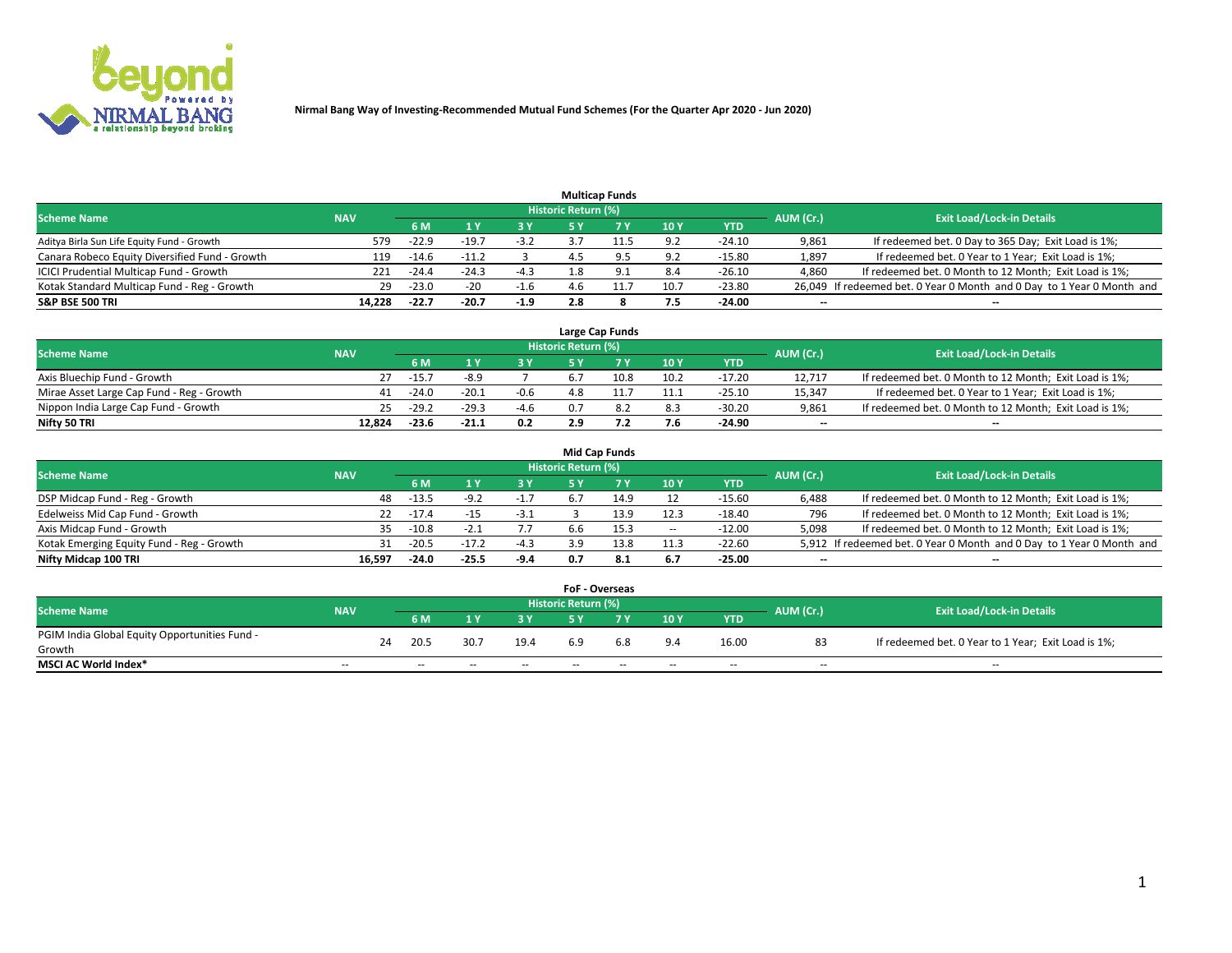

|                                                  |            |         |         |        |                     | Large & Midcap |      |            |           |                                                        |
|--------------------------------------------------|------------|---------|---------|--------|---------------------|----------------|------|------------|-----------|--------------------------------------------------------|
| <b>Scheme Name</b>                               | <b>NAV</b> |         |         |        | Historic Return (%) |                |      |            | AUM (Cr.) | <b>Exit Load/Lock-in Details</b>                       |
|                                                  |            | 6 M     |         |        |                     |                | 10Y  | <b>YTD</b> |           |                                                        |
| Canara Robeco Emerging Equities - Growth         | 80         | $-16.1$ | $-14.$  |        |                     |                | 15   | $-17.70$   | 4,846     | If redeemed bet. 0 Year to 1 Year; Exit Load is 1%;    |
| Invesco India Growth Opportunities Fund - Growth | 28         | $-21.$  | $-15.4$ |        |                     | 10.6           | 9.7  | $-21.80$   | 2,282     | If redeemed bet. 0 Year to 1 Year; Exit Load is 1%;    |
| Sundaram Large and Mid Cap Fund - Reg - Growth   | 27         | $-26.5$ | $-21.8$ | $-2.1$ |                     | 10.2           | 7.6  | $-26.80$   | 1,013     | If redeemed bet. 0 Month to 12 Month; Exit Load is 1%; |
| Principal Emerging Bluechip Fund - Growth        | 87         | $-18.3$ | $-15.6$ | -2.1   |                     | 14.8           | 11.8 | $-19.70$   | 1,822     | If redeemed bet. 0 Day to 365 Days; Exit Load is 1%;   |
| NIFTY Large Midcap 250 TRI                       | 5.698      | $-21.8$ | $-20.2$ | $-2.5$ |                     | 9.6            | 8.5  | $-23.20$   | $-$       | $\overline{\phantom{a}}$                               |

|                                  |            |         |         |        |                     | <b>Focused Funds</b> |      |          |           |                                                        |
|----------------------------------|------------|---------|---------|--------|---------------------|----------------------|------|----------|-----------|--------------------------------------------------------|
| <b>Scheme Name</b>               | <b>NAV</b> |         |         |        | Historic Return (%) |                      |      |          | AUM (Cr.) | <b>Exit Load/Lock-in Details</b>                       |
|                                  |            | 6 M     |         |        |                     |                      | 10Y  | YTD      |           |                                                        |
| Axis Focused 25 Fund - Growth    | 24         | $-19.4$ | $-12.4$ |        |                     | 10.5                 | $-$  | $-20.70$ | 9,493     | If redeemed bet. 0 Month to 12 Month; Exit Load is 1%; |
| SBI Focused Equity Fund - Growth | 124        | $-18.1$ | -12.6   |        |                     |                      | 13.7 | $-19.00$ | 7,968     | If redeemed bet. 0 Year to 1 Year; Exit Load is 1%;    |
| <b>S&amp;P BSE 500 TRI</b>       | 14.228     | $-22.7$ | $-20.7$ | $-1.9$ |                     |                      | 7.5  | $-24.00$ | $-$       | $\overline{\phantom{a}}$                               |

|                                             |            |         |         |                     |      | <b>Small Cap Funds</b> |        |            |           |                                                     |
|---------------------------------------------|------------|---------|---------|---------------------|------|------------------------|--------|------------|-----------|-----------------------------------------------------|
| <b>Scheme Name</b>                          | <b>NAV</b> |         |         | Historic Return (%) |      |                        |        |            | AUM (Cr.) | <b>Exit Load/Lock-in Details</b>                    |
|                                             |            | 6 M     |         | 3 Y                 |      |                        | 10Y    | <b>YTD</b> |           |                                                     |
| HDFC Small Cap Fund - Growth                |            | $-28.6$ | $-35.4$ | $-8.7$              |      |                        | 7.5    | $-29.30$   | 6,835     | If redeemed bet. 0 Year to 1 Year; Exit Load is 1%; |
| L&T Emerging Businesses Fund - Reg - Growth | 16.        | $-29.5$ | $-32.5$ | $-11.4$             |      | $\sim$                 | $\sim$ | $-30.40$   | 4,268     | If redeemed bet. 0 Year to 1 Year; Exit Load is 1%; |
| SBI Small Cap Fund - Growth                 | 43         | $-20.2$ | $-14.9$ | 0.1                 |      | 18.8                   | 15.6   | $-19.80$   | 3,280     | If redeemed bet. 0 Year to 1 Year; Exit Load is 1%; |
| Nifty Smallcap 100 TRI                      | 4.785      | $-31.$  | -38.1   | -18                 | -5.9 |                        | 2.4    | -33.20     | $- -$     | $\overline{\phantom{a}}$                            |

| ELSS Schemes (Tax Saving u/s 80-C)           |                                                                             |         |         |        |           |           |        |            |        |                                  |  |  |  |
|----------------------------------------------|-----------------------------------------------------------------------------|---------|---------|--------|-----------|-----------|--------|------------|--------|----------------------------------|--|--|--|
|                                              | <b>Historic Return (%)</b><br><b>Scheme Name</b><br>AUM (Cr.)<br><b>NAV</b> |         |         |        |           |           |        |            |        |                                  |  |  |  |
|                                              |                                                                             | 6 M     |         | 3 Y    | <b>5Y</b> | <b>7Y</b> | 10Y    | <b>YTD</b> |        | <b>Exit Load/Lock-in Details</b> |  |  |  |
| Aditya Birla Sun Life Tax Relief 96 - Growth | 26                                                                          | $-18.5$ | $-15.9$ | $-0.4$ | 3.9       |           | 9.4    | $-19.20$   | 9,372  | Nil                              |  |  |  |
| Axis Long Term Equity Fund - Growth          | 40                                                                          | $-17.0$ | $-10.3$ | 4.1    | 5.2       | 14.6      | 14.3   | $-18.90$   | 19,632 | Nil                              |  |  |  |
| Canara Robeco Equity Tax Saver Fund - Growth |                                                                             | $-14.5$ | $-11.5$ | 2.6    |           | 10        | 9.5    | $-15.40$   | 941    | Nil                              |  |  |  |
| Invesco India Tax Plan - Growth              | 43                                                                          | $-18.6$ | $-14.2$ | 0.8    |           | 11.8      | 10.8   | $-19.50$   | 930    | Nil                              |  |  |  |
| Mirae Asset Tax Saver Fund - Reg - Growth    | 15.                                                                         | $-22.8$ | $-17.1$ | 0.9    | $\sim$    | $\sim$    | $\sim$ | $-24.00$   | 3,184  | Nil                              |  |  |  |
| <b>S&amp;P BSE 200 TRI</b>                   | 4,633                                                                       | $-22.5$ | $-19.9$ | -0.8   | 3.2       | 8.1       | 7.8    | $-23.80$   | $- -$  | $\overline{\phantom{a}}$         |  |  |  |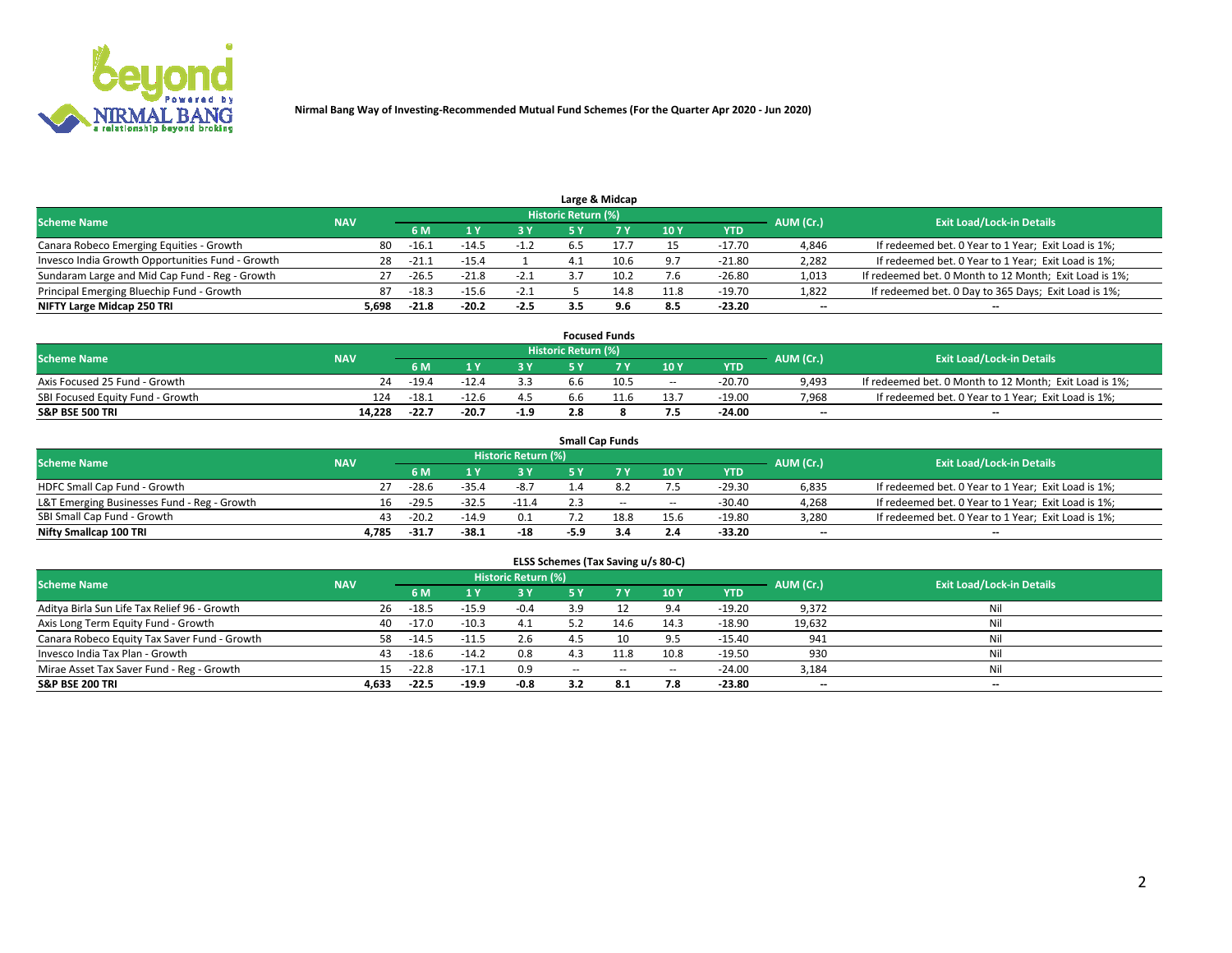

|                                           |            |         |         |                            |     | <b>Contra/Value Fund</b> |      |            |           |                                                                     |
|-------------------------------------------|------------|---------|---------|----------------------------|-----|--------------------------|------|------------|-----------|---------------------------------------------------------------------|
| <b>Scheme Name</b>                        | <b>NAV</b> |         |         | <b>Historic Return (%)</b> |     |                          |      |            | AUM (Cr.) | <b>Exit Load/Lock-in Details</b>                                    |
|                                           |            | 6 M     |         | 73 V                       |     |                          | 10Y  | <b>YTD</b> |           |                                                                     |
| Kotak India EQ Contra Fund - Reg - Growth | 42         | $-23.2$ | $-20.4$ | 0.6                        |     |                          | 7.9  | $-23.90$   |           | 726 If redeemed bet. 0 Year 0 Month and 0 Day to 1 Year 0 Month and |
| Invesco India Contra Fund - Growth        | 40         | $-17.6$ | -14.9   |                            |     |                          | 10.5 | $-18.60$   | 4,274     | If redeemed bet. 0 Year to 1 Year; Exit Load is 1%;                 |
| UTI Value Opportunities Fund - Growth     |            | $-19.2$ | $-15.4$ |                            | 0.7 | b.b                      | 8.3  | $-21.10$   | 3,763     | If redeemed bet. 0 Year to 1 Year; Exit Load is 1%;                 |
| Nippon India Value Fund - Growth          | 56.        | $-24.3$ | $-23.6$ | $-4.6$                     |     |                          | 7.4  | $-25.30$   | 2,463     | If redeemed bet. 0 Year to 1 Year; Exit Load is 1%;                 |
| <b>S&amp;P BSE 500 TRI</b>                | 14.228     | $-22.7$ | $-20.7$ | $-1.9$                     | 2.8 |                          | 7.5  | $-24.00$   | $- -$     | $\overline{\phantom{a}}$                                            |

|                                                                           |            |         |         |                     |           | Sector/Thematic |            |          |                          |                                                        |
|---------------------------------------------------------------------------|------------|---------|---------|---------------------|-----------|-----------------|------------|----------|--------------------------|--------------------------------------------------------|
| <b>Scheme Name</b>                                                        | <b>NAV</b> |         |         | Historic Return (%) |           |                 |            |          | AUM (Cr.)                | <b>Exit Load/Lock-in Details</b>                       |
|                                                                           |            | 6 M     |         | 3 Y                 | <b>5Y</b> | 7 Y             | 10Y        | YTD      |                          |                                                        |
| Canara Robeco Consumer Trends Fund - Reg -<br>Growth                      | 35.        | $-16.8$ | $-8.8$  | 3.3                 | 6.8       | 11.5            | 11.9       | $-16.90$ | 351                      | If redeemed bet. 0 Year to 1 Year; Exit Load is 1%;    |
| Mirae Asset Great Consumer Fund - Growth                                  | 29         | $-21.7$ | ذ.15-   | 2.1                 | 5.5       | 11.6            | $\sim$     | $-22.10$ | 865                      | If redeemed bet. 0 Year to 1 Year; Exit Load is 1%;    |
| <b>ICICI Prudential Technology Fund - Growth</b>                          | 50         | $-13.1$ | $-13.5$ | 7.4                 | 4.2       | 14.5            | 13.5       | $-14.00$ | 349                      | If redeemed bet. 0 Day to 15 Day; Exit Load is 1%;     |
| Nippon India Pharma Fund - Growth                                         | 184        | 21.9    | 29.1    | 13.3                | 6.4       | 14.5            | 14.2       | 20.70    | 2,851                    | If redeemed bet. 0 Year to 1 Year; Exit Load is 1%;    |
| BNP Paribas India Consumption Fund - Reg - Growth                         |            | $-11.0$ | $-1.5$  | $\sim$              |           |                 | $\sim$ $-$ | $-13.10$ | 491                      | If redeemed bet. 0 Month to 12 Month; Exit Load is 1%; |
| ICICI Prudential Banking and Financial Services Fund -<br>Retail - Growth | 40         | $-41.5$ | $-40.5$ | $-9.9$              | 1.5       | 8.2             | 10         | $-43.00$ | 2,716                    | If redeemed bet. 0 Day to 15 Day; Exit Load is 1%;     |
| <b>S&amp;P BSE 500 TRI</b>                                                | 14.228     | $-22.7$ | $-20.7$ | $-1.9$              | 2.8       |                 | 7.5        | $-24.00$ | $\overline{\phantom{a}}$ | --                                                     |

| <b>Dynamic Asset Allocation Funds</b>                      |            |         |         |                     |     |     |        |            |           |                                                          |  |  |  |
|------------------------------------------------------------|------------|---------|---------|---------------------|-----|-----|--------|------------|-----------|----------------------------------------------------------|--|--|--|
| <b>Scheme Name</b>                                         | <b>NAV</b> |         |         | Historic Return (%) |     |     |        |            | AUM (Cr.) | <b>Exit Load/Lock-in Details</b>                         |  |  |  |
|                                                            |            | 6 M     | l Y     | 3 Y                 | 5 Y |     | 10Y    | <b>YTD</b> |           |                                                          |  |  |  |
| ICICI Prudential Balanced Advantage Fund - Reg -<br>Growth | 32         | $-13.9$ | $-9.4$  | 1.7                 | 4.7 | 9.2 | 10.1   | $-15.20$   | 24,834    | If redeemed bet. 0 Year to 1 Year; Exit Load is 1%;      |  |  |  |
| Invesco India Dynamic Equity Fund - Growth                 | 26         | $-12.7$ | $-9.2$  | 1.2                 | 4.3 | 9.2 | 8.5    | $-12.60$   | 737       | If redeemed bet. 0 Month to 3 Month; Exit Load is 0.25%; |  |  |  |
| Nippon India Balanced Advantage Fund - Growth              | 81         | $-12.9$ | $-10.8$ | 0.7                 | 3.6 | 8.7 | 8.8    | $-13.80$   | 2,682     | If redeemed bet. 0 Month to 12 Month; Exit Load is 1%;   |  |  |  |
| HDFC Balanced Advantage Fund - Growth                      | 154        | $-23.2$ | $-22.3$ | $-2.5$              |     |     | 7.5    | $-23.80$   | 35,118    | If redeemed bet. 0 Year to 1 Year; Exit Load is 1%;      |  |  |  |
| SBI Dynamic Asset Allocation Fund - Reg - Growth           | 12         | $-13.6$ | $-10.9$ | 0.3                 | 3.4 | $-$ | $\sim$ | $-14.80$   | 574       | If redeemed bet. 0 Month to 12 Month; Exit Load is 1%;   |  |  |  |
| NIFTY 50 Hybrid Composite Debt 65:35 Index                 | 9.094      | $-12.9$ | -8.8    | 3.7                 | 5.4 |     | 8.3    | $-13.90$   | --        | $\overline{\phantom{a}}$                                 |  |  |  |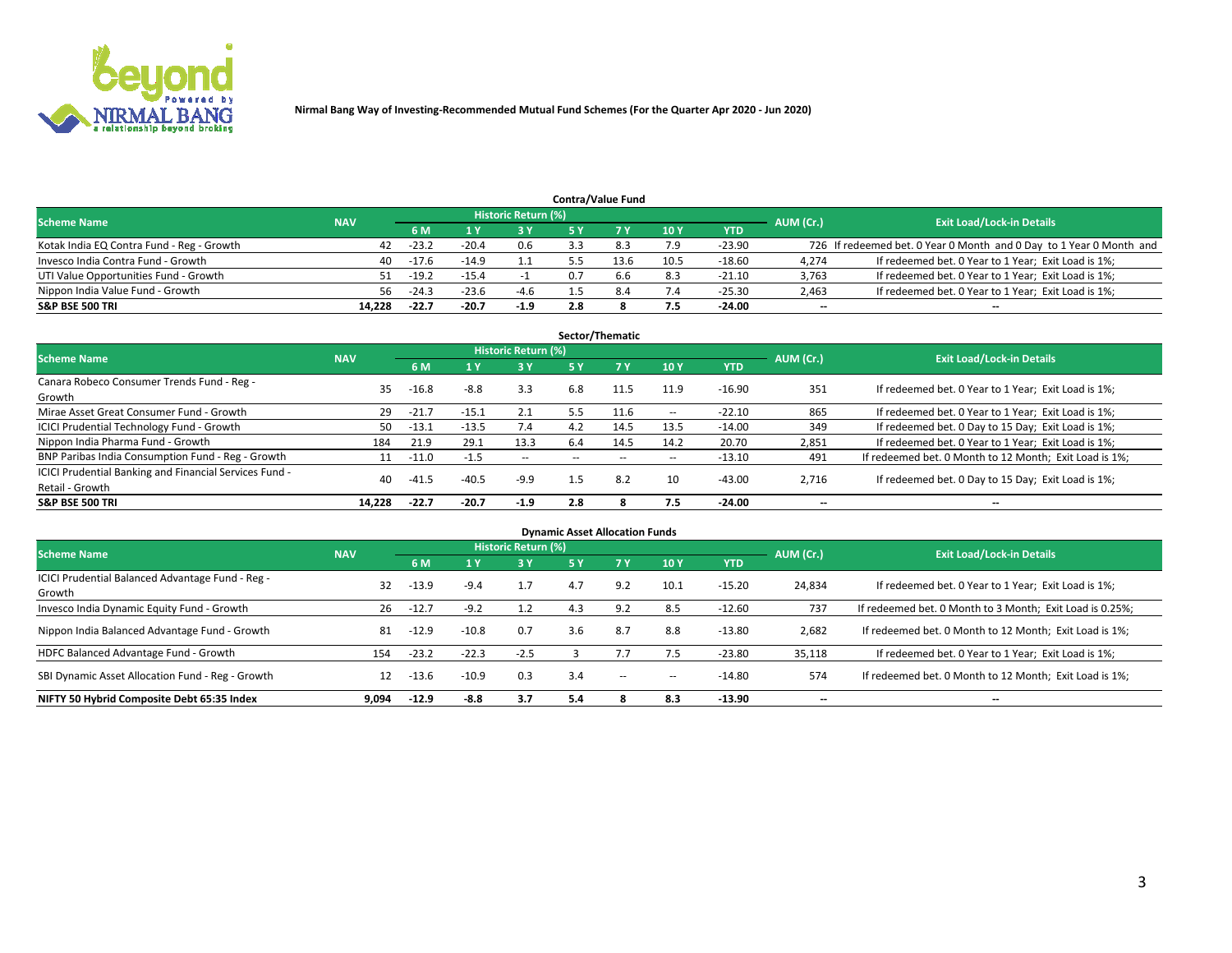

|                                                 |            |         |         |                            |                          | <b>Hybrid Aggressive</b> |        |            |           |                                                        |
|-------------------------------------------------|------------|---------|---------|----------------------------|--------------------------|--------------------------|--------|------------|-----------|--------------------------------------------------------|
| <b>Scheme Name</b>                              | <b>NAV</b> |         |         | <b>Historic Return (%)</b> |                          |                          |        |            | AUM (Cr.) | <b>Exit Load/Lock-in Details</b>                       |
|                                                 |            | 6 M     |         | 73 V                       |                          |                          | 10Y    | <b>YTD</b> |           |                                                        |
| ICICI Prudential Equity & Debt Fund - Growth    | 114        | $-16.5$ | $-14.4$ | -0.7                       |                          | 10.5                     |        | $-18.40$   | 17,696    | If redeemed bet. 0 Year to 1 Year; Exit Load is 1%;    |
| Mirae Asset Hybrid - Equity Fund - Reg - Growth | 13         | -16.1   |         | 1.8                        | $\overline{\phantom{a}}$ | $\sim$                   | $\sim$ | $-17.40$   | 3,314     | If redeemed bet. 0 Year to 1 Year; Exit Load is 1%;    |
| SBI Equity Hybrid Fund - Growth                 | 122        | $-15.2$ | $-9.7$  | 3.3                        |                          | 11.1                     | 10.1   | $-16.10$   | 29,106    | If redeemed bet. 0 Month to 12 Month; Exit Load is 1%; |
| Canara Robeco Equity Hybrid Fund - Growth       | 150        | $-9.6$  | -5.3    | 3.6                        |                          |                          | 10.5   | $-10.70$   | 2,912     | If redeemed bet. 0 Year to 1 Year; Exit Load is 1%;    |
| NIFTY 50 Hybrid Composite Debt 65:35 Index      | 9,094      | $-12.9$ | -8.8    | 3.7                        |                          |                          | 8.3    | $-13.90$   | $- -$     | $\overline{\phantom{a}}$                               |

| <b>Arbitrage Fund</b>                      |            |     |      |    |                            |  |  |       |            |           |                                                          |  |  |
|--------------------------------------------|------------|-----|------|----|----------------------------|--|--|-------|------------|-----------|----------------------------------------------------------|--|--|
| <b>Scheme Name</b>                         | <b>NAV</b> |     |      |    | <b>Historic Return (%)</b> |  |  |       |            | AUM (Cr.) | <b>Exit Load/Lock-in Details</b>                         |  |  |
|                                            |            |     | 1 M  | sм | 6 M                        |  |  | $-3V$ | <b>YTD</b> |           |                                                          |  |  |
| IDFC Arbitrage Fund - Reg - Growth         |            | -25 | -6.8 |    |                            |  |  |       | 5.60       | 6.607     | If redeemed bet. 0 Month to 1 Month; Exit Load is 0.25%; |  |  |
| Kotak Equity Arbitrage Fund - Reg - Growth |            | 28  |      |    |                            |  |  |       | 6.50       | 12.043    | If redeemed bet. 0 Day to 30 Day; Exit Load is 0.25%;    |  |  |
| Nippon India Arbitrage Fund - Growth       |            | 20  | 8.4  |    |                            |  |  | 6.3   | 6.50       | 7.068     | If redeemed bet. 0 Month to 1 Month; Exit Load is 0.25%; |  |  |

|                                          |            |     |                          |      |                          |       | <b>Equity Saver</b>      |        |            |           |                                                                       |
|------------------------------------------|------------|-----|--------------------------|------|--------------------------|-------|--------------------------|--------|------------|-----------|-----------------------------------------------------------------------|
| <b>Scheme Name</b>                       | <b>NAV</b> |     |                          |      | Historic Return (%)      |       |                          |        |            | AUM (Cr.) | <b>Exit Load/Lock-in Details</b>                                      |
|                                          |            |     | 6 M                      |      |                          |       | 7 V                      | 10Y    | <b>YTD</b> |           |                                                                       |
| Axis Equity Saver Fund - Reg - Growth    |            |     | $-9.4$                   | -b.: |                          | $- -$ | $-$                      | $\sim$ | $-9.70$    | 700       | If redeemed bet. 0 Month to 12 Month; Exit Load is 1%;                |
| Kotak Equity Savings Fund - Reg - Growth |            | 14. | -6.,                     |      |                          |       | $\sim$                   | $\sim$ | $-7.30$    |           | 1,492 If redeemed bet. 0 Year 0 Month and 0 Day to 1 Year 0 Month and |
| CRISIL Hybrid 50+50 - Moderate Index*    | $- -$      |     | $\overline{\phantom{a}}$ | --   | $\overline{\phantom{a}}$ | $-$   | $\overline{\phantom{a}}$ | $-$    | $-$        | $- -$     | --                                                                    |

| <b>Liquid Funds</b>                 |                          |     |            |                            |     |     |            |                 |           |                                  |  |  |  |
|-------------------------------------|--------------------------|-----|------------|----------------------------|-----|-----|------------|-----------------|-----------|----------------------------------|--|--|--|
| <b>Scheme Name</b>                  | <b>NAV</b>               |     |            | <b>Historic Return (%)</b> |     |     | <b>YTM</b> | Avg             | AUM (Cr.) | <b>Exit Load/Lock-in Details</b> |  |  |  |
|                                     |                          | 1W  | <b>2 W</b> | 1 M                        | 3 M | 1Y  |            | <b>Maturity</b> |           |                                  |  |  |  |
| Axis Liquid Fund - Growth           | 2,211                    | 5.4 |            | 5.1                        |     |     | 4.63       | 0.11            | 25,860    | *Ref Footnote                    |  |  |  |
| IDFC Cash Fund - Reg - Growth       | 2,408                    | ь.  |            | 4.8                        |     |     | 4.38       | 0.10            | 11,992    | *Ref Footnote                    |  |  |  |
| Mahindra Liquid Fund - Reg - Growth | 1,292                    | 4.8 |            | 4.9                        |     |     | 4.97       | 0.09            | 2,280     | *Ref Footnote                    |  |  |  |
| Kotak Liquid Fund - Reg - Growth    | 4,029                    | 52  | 5.4        | 4.8                        |     |     | 4.54       | 0.11            | 27,398    | *Ref Footnote                    |  |  |  |
| <b>CRISIL Liquid Fund Index</b>     | $\overline{\phantom{a}}$ | 5.6 |            | 5.4                        | 5.6 | 6.1 | $-$        | $-$             | $-$       | $-$                              |  |  |  |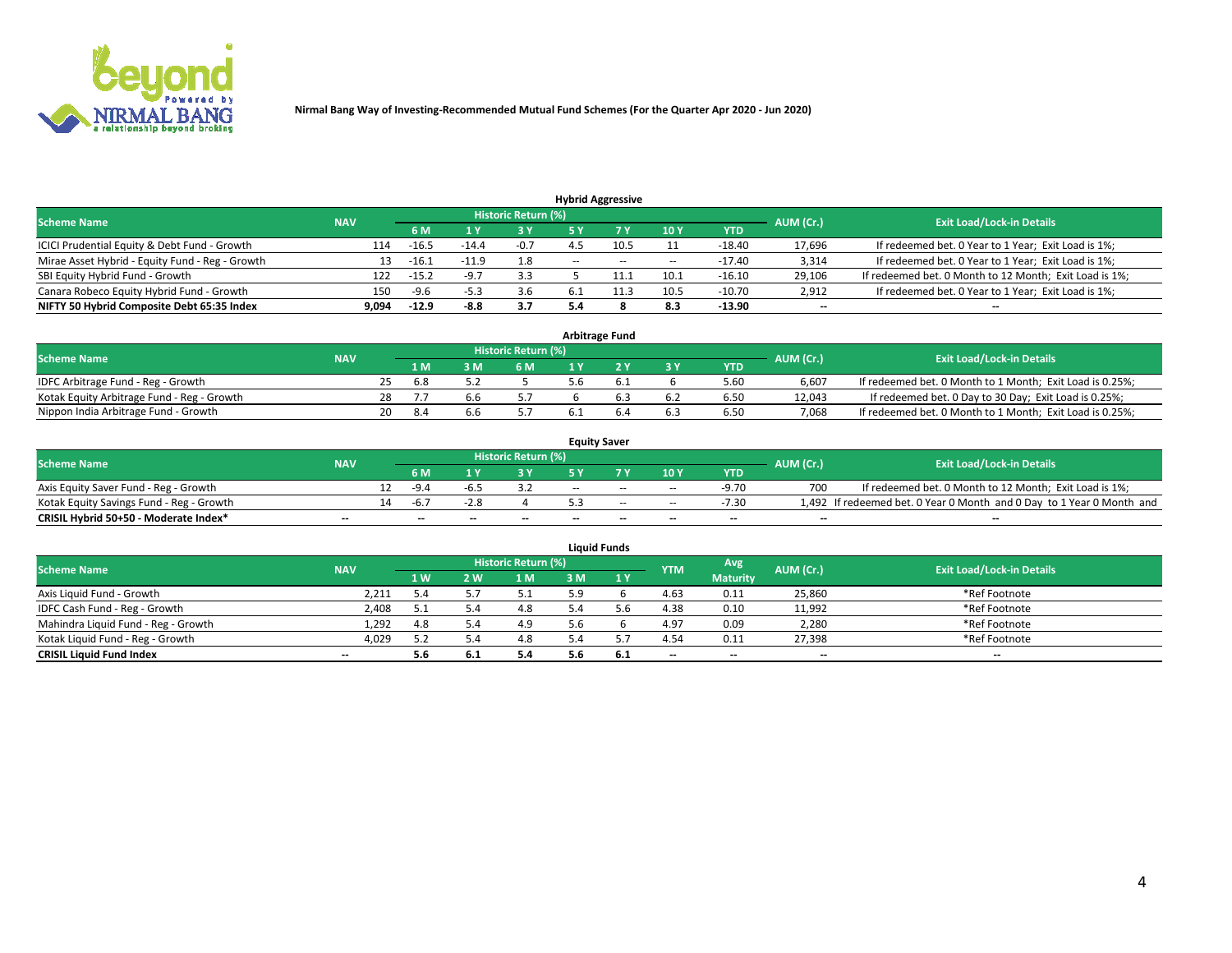

|                                               |            |      |   |                     |     | <b>Ultra Short Fund</b> |            |                          |           |                                  |
|-----------------------------------------------|------------|------|---|---------------------|-----|-------------------------|------------|--------------------------|-----------|----------------------------------|
| <b>Scheme Name</b>                            | <b>NAV</b> |      |   | Historic Return (%) |     |                         | <b>YTM</b> | Avg                      | AUM (Cr.) | <b>Exit Load/Lock-in Details</b> |
|                                               |            | 1 M  | M | 6 M                 |     | ע כ                     |            | <b>Maturity</b>          |           |                                  |
| IDFC Ultra Short Term Fund - Reg - Growth     |            |      |   |                     |     |                         | 5.57       | 0.45                     | 4,709     | Nil                              |
| Sundaram Ultra Short Term Fund - Reg - Growth |            | 6.9  |   |                     | $-$ | $-$                     | 5.01       | 0.42                     | 323       | Nil                              |
| L&T Ultra Short Term Fund - Growth            | 33         | 10.3 |   |                     |     |                         | 5.73       | 0.54                     | 1,616     | Nil                              |
| <b>NIFTY Ultra Short Duration Debt Index</b>  | 4.108      | 8.3  |   | 6.8                 |     | 7.b                     | $- -$      | $\overline{\phantom{a}}$ | $- -$     | $- -$                            |

| <b>Money Market Fund</b>                         |            |      |     |                            |     |     |            |                          |           |                                  |  |  |  |  |
|--------------------------------------------------|------------|------|-----|----------------------------|-----|-----|------------|--------------------------|-----------|----------------------------------|--|--|--|--|
| <b>Scheme Name</b>                               | <b>NAV</b> |      |     | <b>Historic Return (%)</b> |     |     | <b>YTM</b> | Avg                      | AUM (Cr.) | <b>Exit Load/Lock-in Details</b> |  |  |  |  |
|                                                  |            | '1 M | 3 M | 6 M                        |     | 2 V |            | <b>Maturity</b>          |           |                                  |  |  |  |  |
| Aditya Birla Sun Life Money Manager Fund - Reg - | 273        | 11.9 |     |                            |     | 7.8 | 6.16       | 0.69                     | 8,222     | Nil                              |  |  |  |  |
| Growth                                           |            |      |     |                            |     |     |            |                          |           |                                  |  |  |  |  |
| Nippon India Money Market Fund - Growth          | 3.075      | 10.3 |     |                            |     |     | 5.72       | 0.46                     | 4,136     | Nil                              |  |  |  |  |
| <b>CRISIL Liquid Fund Index</b>                  | $-$        | 5.4  | 5.6 | 5.6                        | 6.1 | --  | $-$        | $\overline{\phantom{a}}$ | $- -$     | $-$                              |  |  |  |  |

| <b>Short Term Fund</b>                          |            |     |      |      |                            |      |     |            |                 |           |                                  |  |  |
|-------------------------------------------------|------------|-----|------|------|----------------------------|------|-----|------------|-----------------|-----------|----------------------------------|--|--|
| <b>Scheme Name</b>                              | <b>NAV</b> |     |      |      | <b>Historic Return (%)</b> |      |     | <b>YTM</b> | Avg             | AUM (Cr.) | <b>Exit Load/Lock-in Details</b> |  |  |
|                                                 |            |     |      | 3 M  | 6 M                        |      |     |            | <b>Maturity</b> |           |                                  |  |  |
| Axis Short Term Fund - Growth                   |            | 23  | 14.6 | 9.6  | 9.3                        | 10.5 | ۰.9 | 7.04       | 2.90            | 5,560     | Nil                              |  |  |
| HDFC Short Term Debt Fund - Growth              |            |     | 15.7 |      | 9.3                        | 10.5 |     | 7.81       | 3.36            | 11,000    | Nil                              |  |  |
| IDFC Bond Fund - Short Term Plan - Reg - Growth |            | 42  | 16.7 | 9.8  | 9.1                        | 10.4 |     | 6.73       | 2.28            | 11,459    | Nil                              |  |  |
| Kotak Bond Short Term Fund - Reg - Growth       |            | 39  | 12.5 | 8.6  | 8.7                        | 10.2 |     | 6.92       | 2.73            | 9,928     | Nil                              |  |  |
| L&T Short Term Bond Fund - Reg - Growth         |            | 20. | 17.8 | 12.8 | 10.3                       | 10.8 | 8.1 | 6.12       | 2.68            | 4,422     | Nil                              |  |  |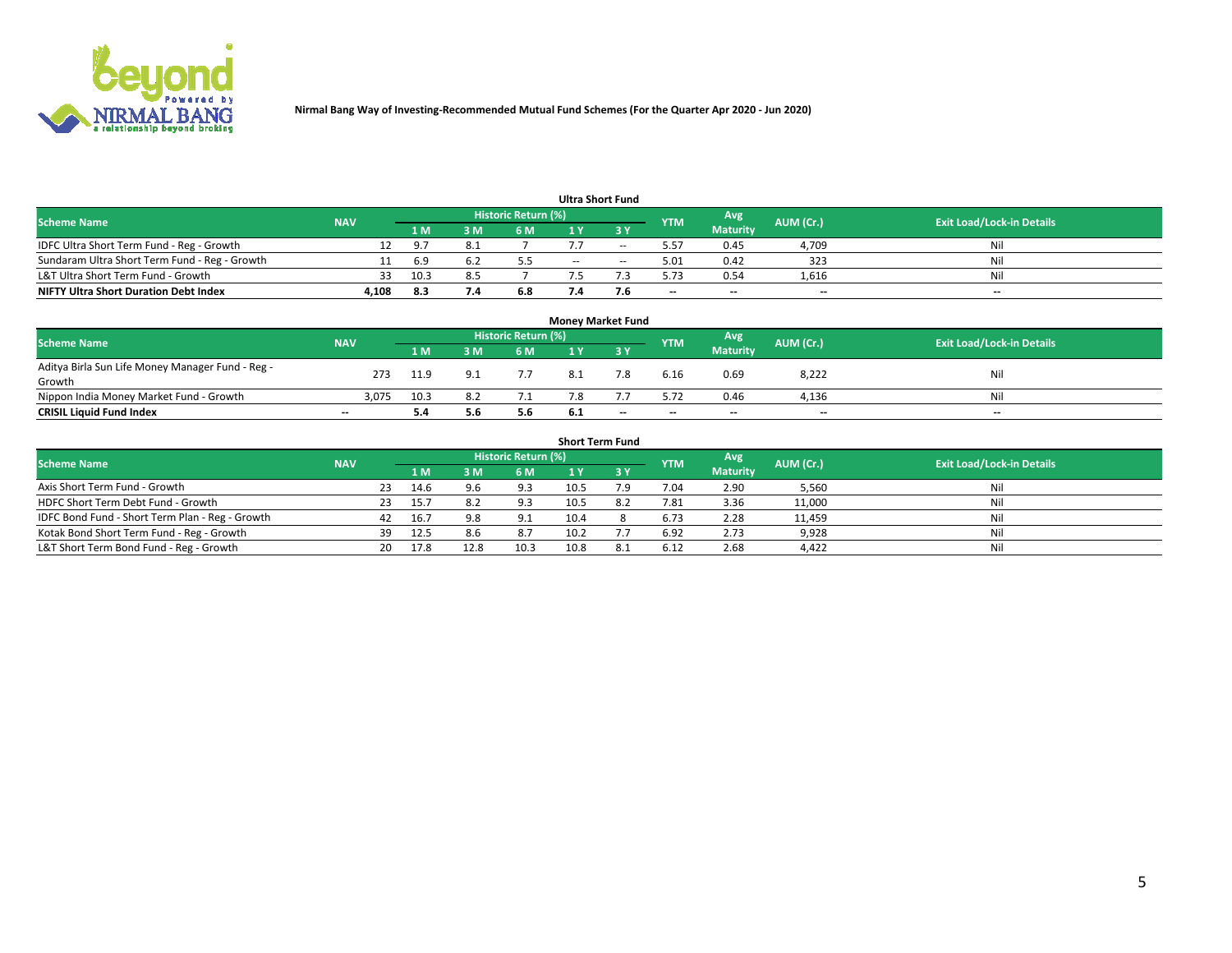

| <b>Low Duration Fund</b>                  |            |       |     |                            |  |     |            |                 |           |                                  |  |  |  |  |
|-------------------------------------------|------------|-------|-----|----------------------------|--|-----|------------|-----------------|-----------|----------------------------------|--|--|--|--|
| <b>Scheme Name</b>                        | <b>NAV</b> |       |     | <b>Historic Return (%)</b> |  |     | <b>YTM</b> | Avg             | AUM (Cr.) | <b>Exit Load/Lock-in Details</b> |  |  |  |  |
|                                           |            | 1 M . | 3 M | 6 M                        |  | י פ |            | <b>Maturity</b> |           |                                  |  |  |  |  |
| Axis Treasury Advantage Fund - Growth     | 2.286      | 10.7  |     |                            |  |     | 6.26       | 1.03            | 4.625     | Nil                              |  |  |  |  |
| Canara Robeco Savings Fund - Reg - Growth |            | 10.7  |     |                            |  |     | 5.47       | 0.81            | 889       | Nil                              |  |  |  |  |
| IDFC Low Duration Fund - Reg - Growth     | 29         | o r   |     |                            |  |     | 5.72       | 1.19            | 4.045     | Nil                              |  |  |  |  |

| <b>Banking &amp; PSU Bond Funds</b>            |            |      |      |                     |      |     |            |                 |           |                                  |  |  |  |
|------------------------------------------------|------------|------|------|---------------------|------|-----|------------|-----------------|-----------|----------------------------------|--|--|--|
| <b>Scheme Name</b>                             | <b>NAV</b> |      |      | Historic Return (%) |      |     | <b>YTM</b> | Avg             | AUM (Cr.) | <b>Exit Load/Lock-in Details</b> |  |  |  |
|                                                |            | 1 M  | 3 M  | 6 M                 |      |     |            | <b>Maturity</b> |           |                                  |  |  |  |
| Axis Banking & PSU Debt Fund - Growth          | 1.949      | 16.9 |      | 8.8                 | 10.9 | 8.9 | 6.44       | 2.20            | 13.709    | Nil                              |  |  |  |
| Kotak Banking and PSU Debt Fund - Reg - Growth |            | 17.8 |      | 9.5                 |      |     | 1.13       | 3.68            | 5.528     | Nil                              |  |  |  |
| IDFC Banking & PSU Debt Fund - Reg - Growth    | 18         | 19.8 | 11.3 | 10.5                |      | 89  | 6.6        | 2.93            | 13,956    | Nil                              |  |  |  |

| <b>Corporate Bond Funds</b>                         |            |      |      |                     |      |     |            |                 |           |                                                         |  |  |  |  |
|-----------------------------------------------------|------------|------|------|---------------------|------|-----|------------|-----------------|-----------|---------------------------------------------------------|--|--|--|--|
| <b>Scheme Name</b>                                  | <b>NAV</b> |      |      | Historic Return (%) |      |     | <b>YTM</b> | Avg             | AUM (Cr.) | <b>Exit Load/Lock-in Details</b>                        |  |  |  |  |
|                                                     |            | 1 M  |      | 6 M                 |      |     |            | <b>Maturity</b> |           |                                                         |  |  |  |  |
| ICICI Prudential Corporate Bond Fund - Reg - Growth | 21         | 17.8 | 9.8  | 9.6                 | 10.5 | 8.1 | 7.13       | 3.37            | 11,860    | Nil                                                     |  |  |  |  |
| L&T Triple Ace Bond Fund - Reg - Growth             | 54         | 21.2 | 12.5 | 13.9                | 15.9 | 9.3 | 7.26       | 7.75            | 3.314     | If redeemed bet. 0 Month to 3 Month; Exit Load is 0.5%; |  |  |  |  |
| Kotak Corporate Bond Fund - Std - Growth            | 2.732      | 11.7 |      | 7.9                 | 9.4  | 8.2 | 6.7        | 1.49            | 4,032     | Nil                                                     |  |  |  |  |

|                                                   |            |    |      |      |                            | <b>Credit Risk Fund</b> |            |                 |           |                                                                       |
|---------------------------------------------------|------------|----|------|------|----------------------------|-------------------------|------------|-----------------|-----------|-----------------------------------------------------------------------|
| <b>Scheme Name</b>                                | <b>NAV</b> |    |      |      | <b>Historic Return (%)</b> |                         | <b>YTM</b> | Avg             | AUM (Cr.) | <b>Exit Load/Lock-in Details</b>                                      |
|                                                   |            |    | 1 M  | 3 M  | <b>6M</b>                  | 3 Y                     |            | <b>Maturity</b> |           |                                                                       |
| <b>ICICI Prudential Credit Risk Fund - Growth</b> |            | 22 | 4.3  |      | 7.4                        |                         | 9.37       | 1.59            | 7,956     | If redeemed bet. 0 Year to 1 Year; Exit Load is 1%;                   |
| Kotak Credit Risk Fund - Reg - Growth             |            | 22 | -5.1 | -8.7 | 0.9                        |                         | 11.16      | 2.62            |           | 2,662 If redeemed bet. 0 Year 0 Month and 0 Day to 1 Year 0 Month and |
|                                                   |            |    |      |      |                            |                         |            |                 |           | If redeemed bet. 0 Month to 12 Month; Exit Load is 3%; If             |
| SBI Credit Risk Fund - Growth                     |            |    |      |      |                            |                         | 9.14       | 2.55            | 4,149     | redeemed bet. 12 Month to 24 Month; Exit Load is 1.5%; If             |
|                                                   |            |    |      |      |                            |                         |            |                 |           | redeemed bet. 24 Month to 36 Month; Exit Load is 0.75%;               |